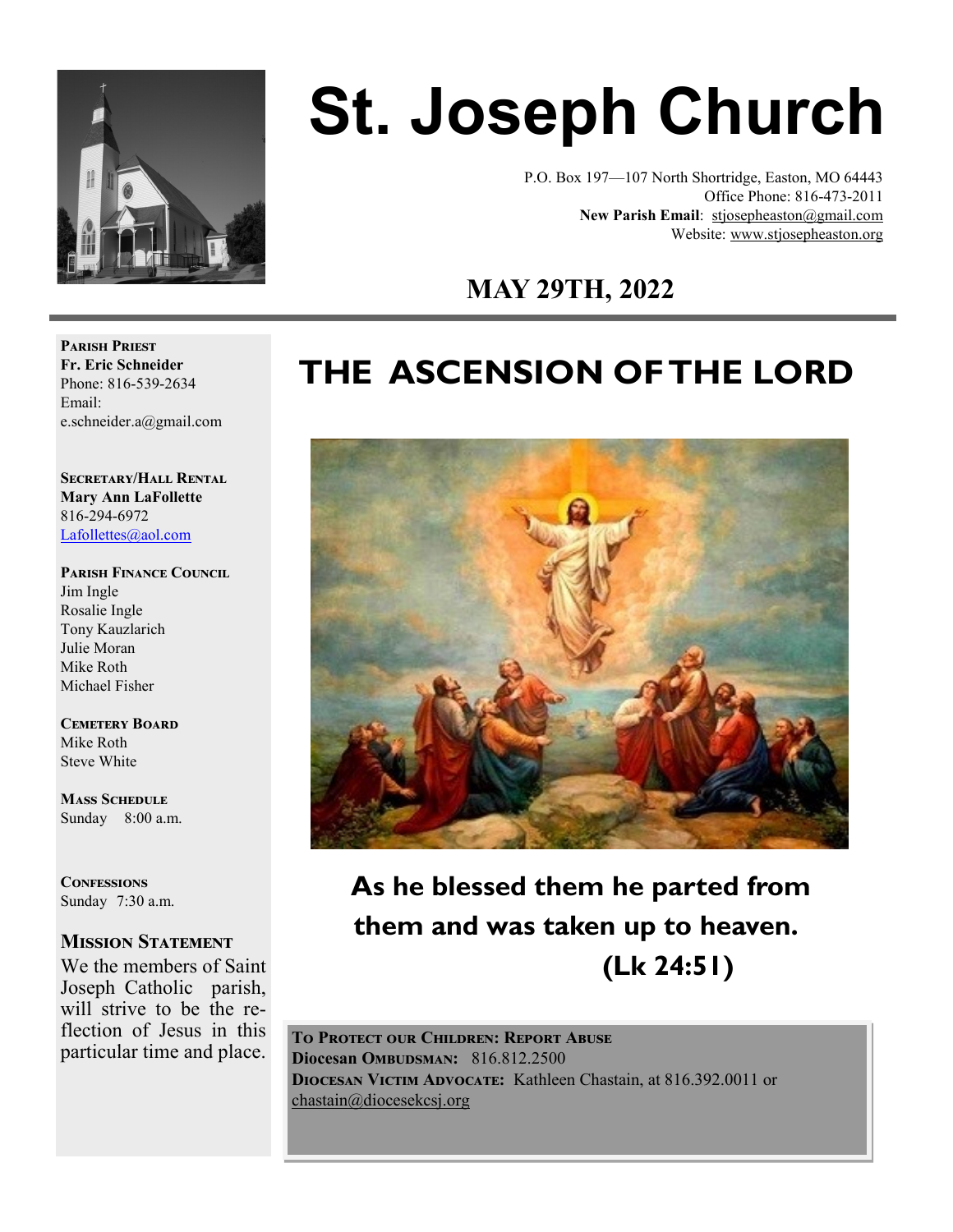

**Sunday May 29th 8:00a.m.** Donna Ruoff + By Jan Pottier

#### **Sunday June 5th**

**8:00a.m** Brent LaFollette+ By Richard & Mary Ann LaFollette

**Please remember in prayer those who have died. Grant them eternal rest and peace, O Lord!** † Denotes Deceased



#### **MAY BIRTHDAYS**

| <b>Tony Kauzlarich</b> | May 30th |  |
|------------------------|----------|--|
| <b>Steve Crouse</b>    | June 1st |  |
| <b>Trevor Klein</b>    | June 1st |  |
| <b>Rosalie Ingle</b>   | June 3rd |  |

#### **CONGRATULATIONS & BEST WISHES TO EVERYONE**

# **ATTENTION ALTAR SOCIETY**

**Please don't forget to sign up for your choice of food for the Easton Alumni Banquet, to be held Saturday, June 4th. This is a great money maker for us. Food should be brought to the hall between 2:00PM to 4:00pm. We are expecting to serve 55 people and need all to help provide food and to help serve that evening. Thank You.**



| May 29th, 8a.m. Mass                   |
|----------------------------------------|
| <b>Richard LaFollette</b>              |
| <b>Steve Culver</b>                    |
| Jay Pflugradt                          |
| Richard & Mary Ann                     |
| LaFollette                             |
|                                        |
| June 5th, 8:00a.m.                     |
| Wayne Weipert<br><b>Greeters:</b>      |
| <b>Scott Antle</b>                     |
| Jan Pottier                            |
| <b>Counters:</b> Paul & Jan Pottier    |
|                                        |
| June 12th, 8:00a.m.                    |
| <b>Richard LaFollette</b>              |
| Jordan Roth                            |
| <b>Bonnie Gregory</b>                  |
| <b>Counters:</b><br>Richard & Mary Ann |
| LaFollette                             |
|                                        |
|                                        |
| <b>Counters:</b>                       |

### *Weekend Collection May 22nd,2022*

| Envelopes:    | \$<br>930.00   |
|---------------|----------------|
| Plate:        | 213.00         |
| Total Parish: | \$<br>1,123.00 |

#### **\*Fiscal Year Budget July 1, 2021 - June 30, 2022**

| 16,744.00               |
|-------------------------|
| 43,520.00               |
| \$<br>77,467.00         |
| \$<br>80,766.89         |
| \$<br>6,456.00          |
| \$<br>6,522.00          |
| Maintenance Fund YTD \$ |

**Thank You for your continued support**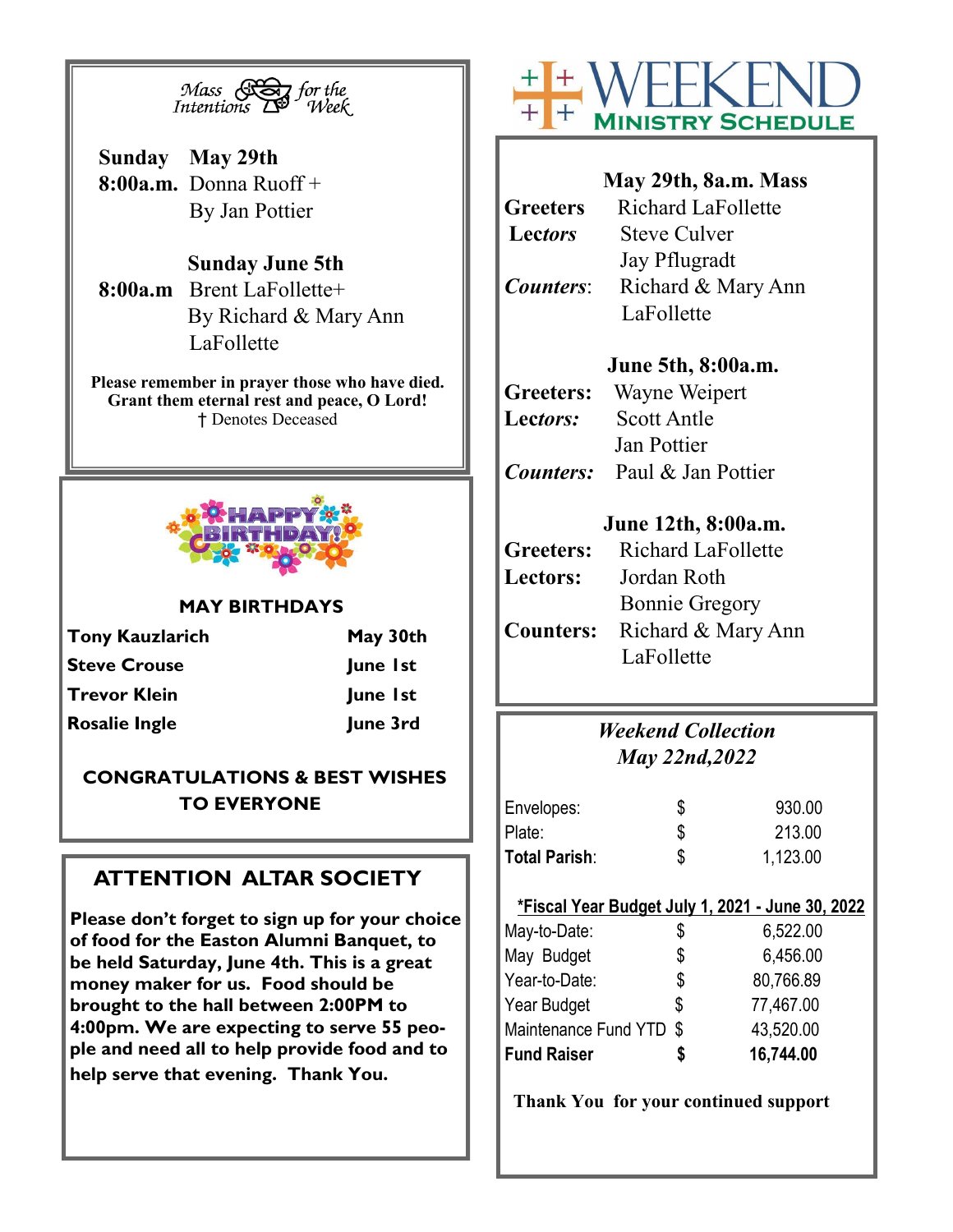#### **Mark Your Calendars**

 **Donut Sunday-** June 5th, 2022 **Knights of Columbus Council #5067**  Richard LaFollette, Grand Knight Hubert Gregory, Deputy Grand Knight Meetings 1st & 3rd Thursday, 7 p.m.

**Recitation of the Rosary– 2nd Sunday to the mon**

# **St. Patrick Mexican Fiesta**

**The 53rd annual Fiesta** is looking for royalty candidates! Those interested in running for King, Queen, Prince, or Princess are encouraged to contact the St. Patrick Parish Office at (816) 279-2594. Royalty candidates organize fundraisers throughout the summer to raise funds for St. Patrick Church. Royalty candidates also receive back 10% of the funds they raise-like a fun summer job that also supports a longstanding local tradition!

#### **ST. JOSEPH'S CATHOLIC CEMETERY Second Collection May 29th**

As we prepare to celebrate Memorial Day let us not forget to honor our deceased loved ones buried in our Parish cemetery. We should also direct our attention to our outstanding property. It is through the tireless work of the board members that it is maintained so beautifully. To be assured of improving and maintaining the cemetery we will be taking up a second collection on Memorial Day weekend. Also, keep in mind that donations may be given at any time of year. Please be generous in supporting St. Joseph's Cemetery,

#### COME TO THE FATHER'S HOUSE AND LET US BE FED BY CHRIST! JUNE 10-12,2022 CONCEPTION ABBEY GUEST CENTER This is a retreat to focus on the Celebration of the Eucharist. They will dive into the Mystery of the Eucharist to study it as a sacrificial meal and a source of intimacy with the Risen Christ and with each other. They will have an opportunity for Lectio Divina, Eucharistic Adoration and the Sacrament of Reconciliation. The cost is \$180.00 or pay what you can afford.

**Prayer Corner** *"To everything there is a season and time. . . for every purpose under heaven."* 

*—Ecc. 3-11* 

#### "*. . .a time to heal. . ."*

Irene Schlup, Sister Elaine Gregory, Mary Fisher, Ron Kretzer, the elderly, and the chronically ill and their caregivers.

> For our home bound parishioners Carolyn O'Brien, Josephine Jackson,



#### **ATTENTION MEN OF OUR CHURCH**

KNIGHTS OF COLUMBUS COUNCIL 5067 WOULD LIKE TO ENCOURAGE THE MEN OF OUR PARISH TO CONSIDER JOINING THE KNIGHTS OF COLUMBUS KNIGHTS OF COLUMBUS. MEMBERSHIP IN THIS

FRATERNAL ORGANIZATION. IT WILL GIVE YOU THE OPPORTUNITY TO GIVE BACK TO YOUR COMMU-NITY AND TO GROW IN YOUR FAITH. WE BELIEVE EACH MAN CAN BENEFIT FROM THIS MEMBERSHIP. IF INTERESTED YOU CAN GET INFORMATION FROM ANY OF THE FELLOW KNIGHTS IN THE CHURCH. THEY WOULD LOVE TO HAVE YOU BECOME A MEMBER OF THEIR COUNCIL.

The Diocese of Kansas City-St. Joseph is committed to combating sexual abuse in the Church. If you are a victim of sexual abuse, or if you *observe or suspect* sexual abuse:

- 1. Call the Missouri Child Abuse Hotline at 1.800.392.3738 (if the victim is currently under the age of 18), and
- 2. Contact your local law enforcement agency or call 911, and
- 3. After reporting to these civil and law enforcement authorities, report suspected *sexual abuse of a minor or vulnerable adult* to the Diocesan Ombudsman, Joe Crayon, at 816.812.2500 or

crayon@omdbusmankcsj.org if the abuse involves a priest, deacon, employee or volunteer of the Diocese of Kansas City-St. Joseph.

The Diocese has a sincere commitment to providing care and healing resources to victims of sexual abuse and their families. Please contact Victim Advocate at 816 392-0011 or victimadvocate@diocesekcsj.org for more information.

#### **PETER'S PENCE COLLECTION**

**Next week we will take up the Peter's Pence Collection to support the Universal Church and the work of the Holy see, including helping Pope Francis to carry out his charitable works. These works benefit our brothers and sisters on the margins of society, including victims of war, oppression, and disasters. Envelops are on the back table.**